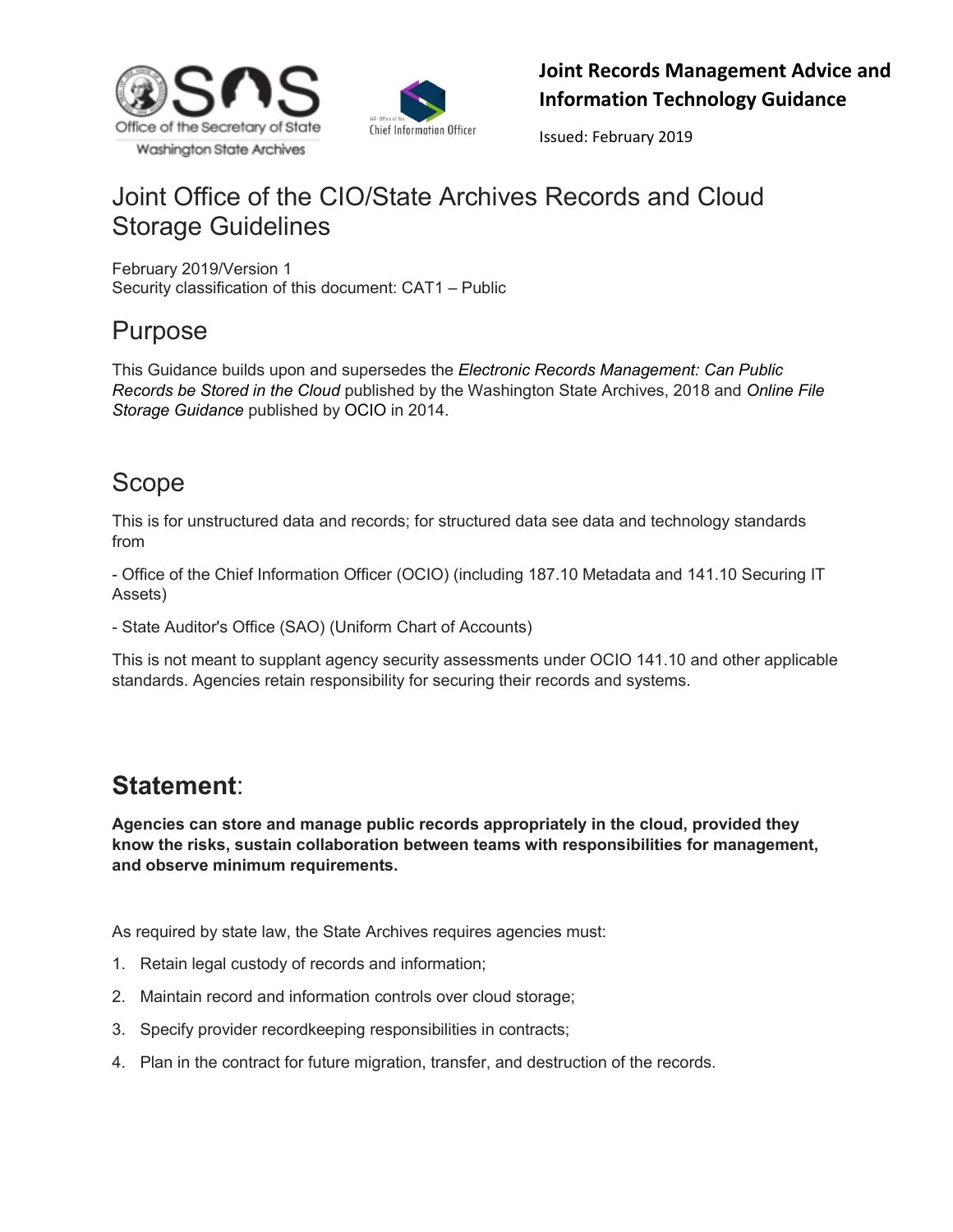



Issued: February 2019

Records in the cloud must:

- 1. Retain accountability, integrity, compliance, authenticity, and reliability;
- 2. Be available, searchable, and retrievable;
- 3. Be protected from unauthorized deletion;
- 4. Be retained for the minimum retention period;
- 5. Be destroyed/transferred in accordance with the appropriate records retention schedule.

## Minimum requirements for compliance:

- 1. **Agency Retains Legal Custody** Agencies must not transfer legal ownership of the public records to the cloud service provider or other non-government entity. This satisfies the "legal custody" requirements in WAC 434-615-020.
- 2. **Agency Controls Access** Agencies need to control who has access to their public records while they are stored with the third-party cloud service provider. This satisfies the "physical custody" requirements in WAC 434-615-020.
- 3. **Agency Complies with IT Security mandates** Agencies must ensure that the cloud service provider, applications, and data comply with applicable standards, such as the OCIO IT Security Standards 141.10, city, county, or agency policies.

## Teams that should collaborate on cloud records management:

- Records and Information Management
- Public Records
- Information Technology
- Risk Management
- Information/Data Governance
- Security
- Contracts and legal counsel
- Privacy

## Risks:

The creation, storage, and maintenance of a record in the cloud provides a variety of business and legal risks when asserting the accuracy and validity of records. Planning for the cloud must consider these risks and staff should conduct a risk and record assessment before entering into any agreement with a cloud vendor. This is important because it is often difficult to conduct on-site assessments or investigations of a cloud provider or work backwards to correct human behaviors in record creation and storage.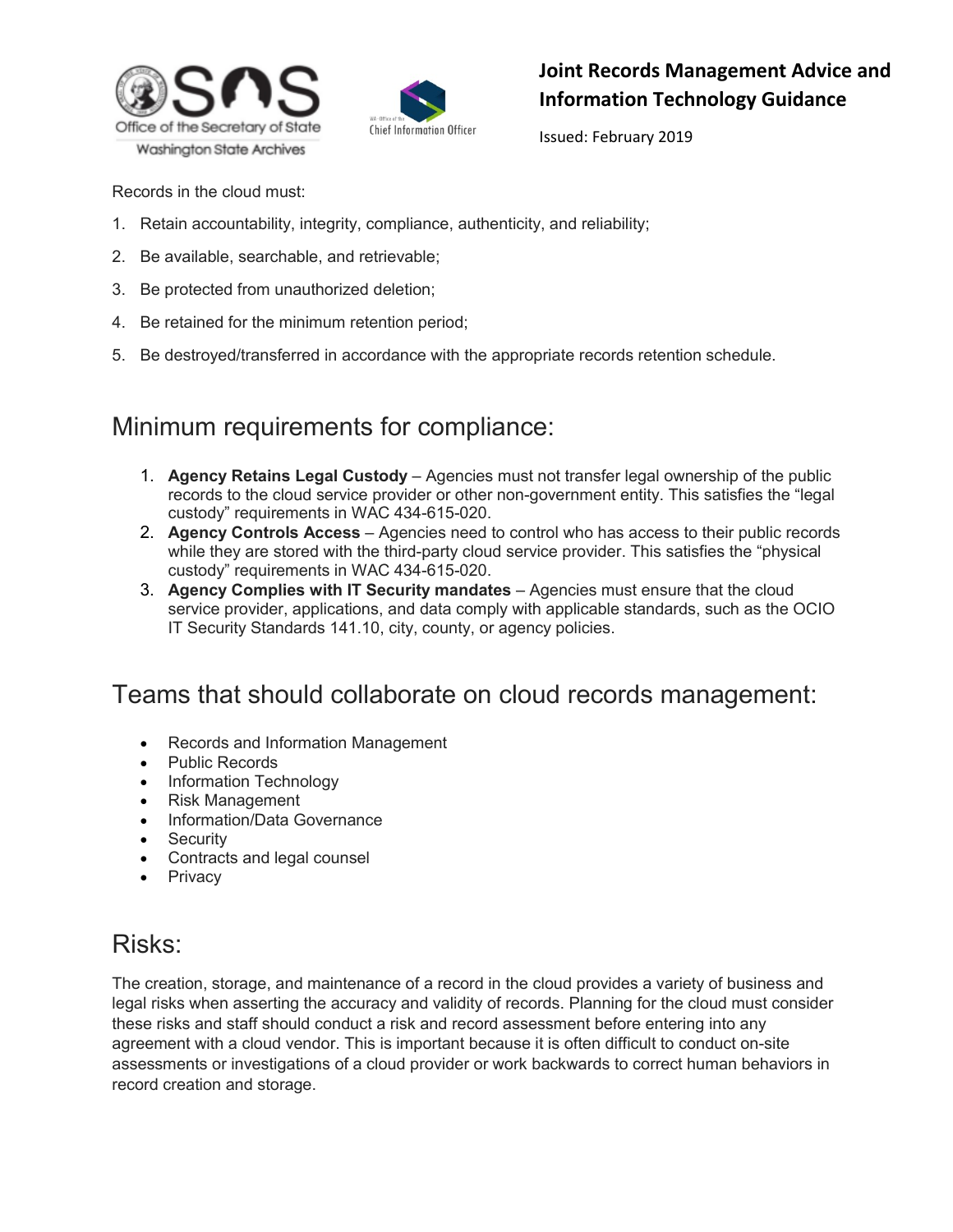



Issued: February 2019

# Recordkeeping Considerations for the Cloud

- 1. Legal compliance
- 2. Unauthorized access to records
- 3. Loss of access to records
- 4. Limit customization of the cloud
- 5. Establish record controls in the cloud
- 6. Do Your Regular Records Inventory
- 7. Vendor going out of business
- 8. Have an exit strategy
- 9. Establish a Continuity Plan in the event of disaster
- 10. The evidential value of records may be damaged
- 11. The cloud vendor disposes of digital records without the approval of the agency
- 12. Other jurisdictions' laws may affect obligations for retention and management

### **1.) Legal Compliance**

Sending or storing records outside of Washington State may require records to conform to local record and public disclosure laws. It is important to understand where the record will be stored because local jurisdictions may require additional disclosure burdens for the agency. For example, it is possible for the agency to need to disclose records held within another state according to their public disclosure laws.

Before entering into agreements with cloud computing providers, agencies should investigate any legislative impediments to the transfer or storage of records outside the physical boundaries of the State. There is a risk that when cloud computing providers send records outside the geographic boundaries of Washington State they might fail to comply with records management RCW and WAC requirements.

### **2.) Unauthorized Access to Records**

Security should be a primary concern when protecting records in the cloud. It is highly recommended to follow OCIO security standards for cloud computing.

The disclosure and processing of data and information by third-party processors for data mining or other marketing efforts should be avoided. Cloud vendors should be required to obtain prior approval and written permission before engaging in the use of third-party processors to interact with records and information stored in the cloud to prevent the unauthorized disclosure of personal information, protected health information, proprietary information, and controlled information.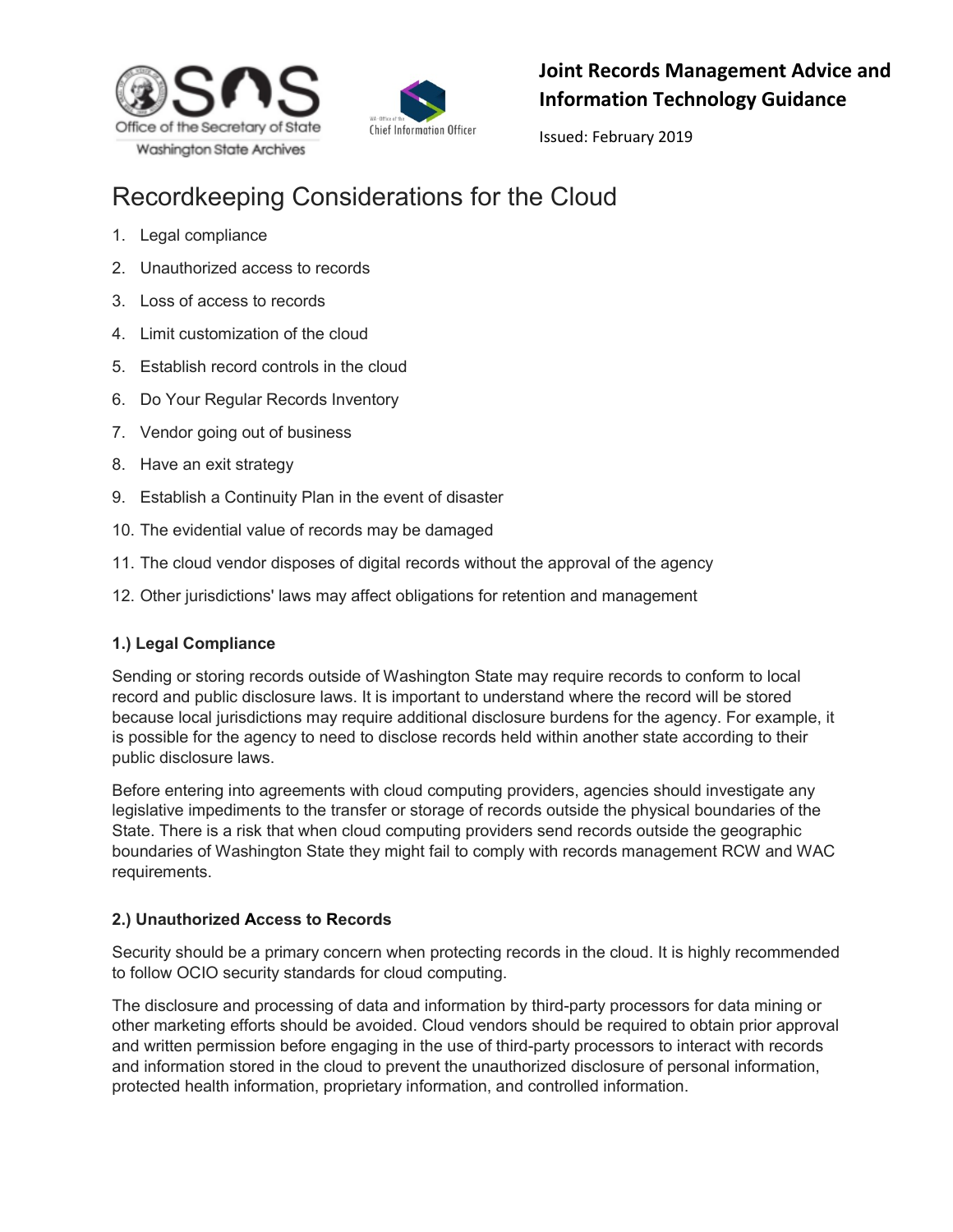



Issued: February 2019

### **3.) Loss of Access to Records**

As cloud computing services are provided over the internet, it is more likely that there may be some periods of disruption to service where records are unavailable. For business activities where continuous access is imperative, the impact of a loss of access may be severe. Cloud storage may not be appropriate in these situations. Poor record controls may make it difficult to distinguish an official record from duplicate or near-duplicate records. Using the cloud requires serious consideration of proper records control to mitigate these risks.

#### **4.) Limit Customization of the Cloud**

As with all electronic information systems, it is best practice to limit customization. Customizations generally lead to loss of service as personnel change or systems need to be upgraded. Generally, use standard approaches with repeatable activities to safeguard the system and improve user acceptance. Avoiding customization does not mean for the agency to allow for the uncontrolled design of the cloud environment, rather it means it should be planned according to the business activities along with the impact upon other business activities.

#### **5.) Establish Record Controls in the Cloud**

Information lifecycle management is essential in the cloud environment. Records should not be introduced into the cloud without specific controls in place. It is recommended that records and information management processes be implemented to build accountability, integrity, compliance, availability, retention, disposition, and transparency. This means integration of file plans, records metadata standards, records naming standards, and other record controls as necessary. Automation should be encouraged and used if available. Utilization of records metadata will provide the ability to create records in a controlled and predictable manner, place specific retention standards on the record, and allow for disposition in a controlled and defensible manner. Additionally, metadata, if enabled, would allow for version control of records and assist in retrieval of records during public records disclosure activities.

Controls to prevent additions, modifications, or deletions of records by unauthorized parties will help demonstrate the authenticity, maintain the chain of custody, and help protect the evidentiary value of the record (WAC 434-662-060).

#### **6.) Do Your Regular Records Inventory**

Business and service components change over time, as do our needs from electronic storage systems. Inventory and assessment allows the agency to adjust its cloud needs based on empirical evidence gathered in the process. The assessment should map data inputs and outputs, establish event triggers, understand the nature of records, and determine if the cloud is being utilized in the most efficient manner. Assessments should also validate access, security, and control. Assessments should be conducted using specific auditing standards such as ISO 15489-1. *Refer to guidance from the State Archives, Privacy Office, and OCIO*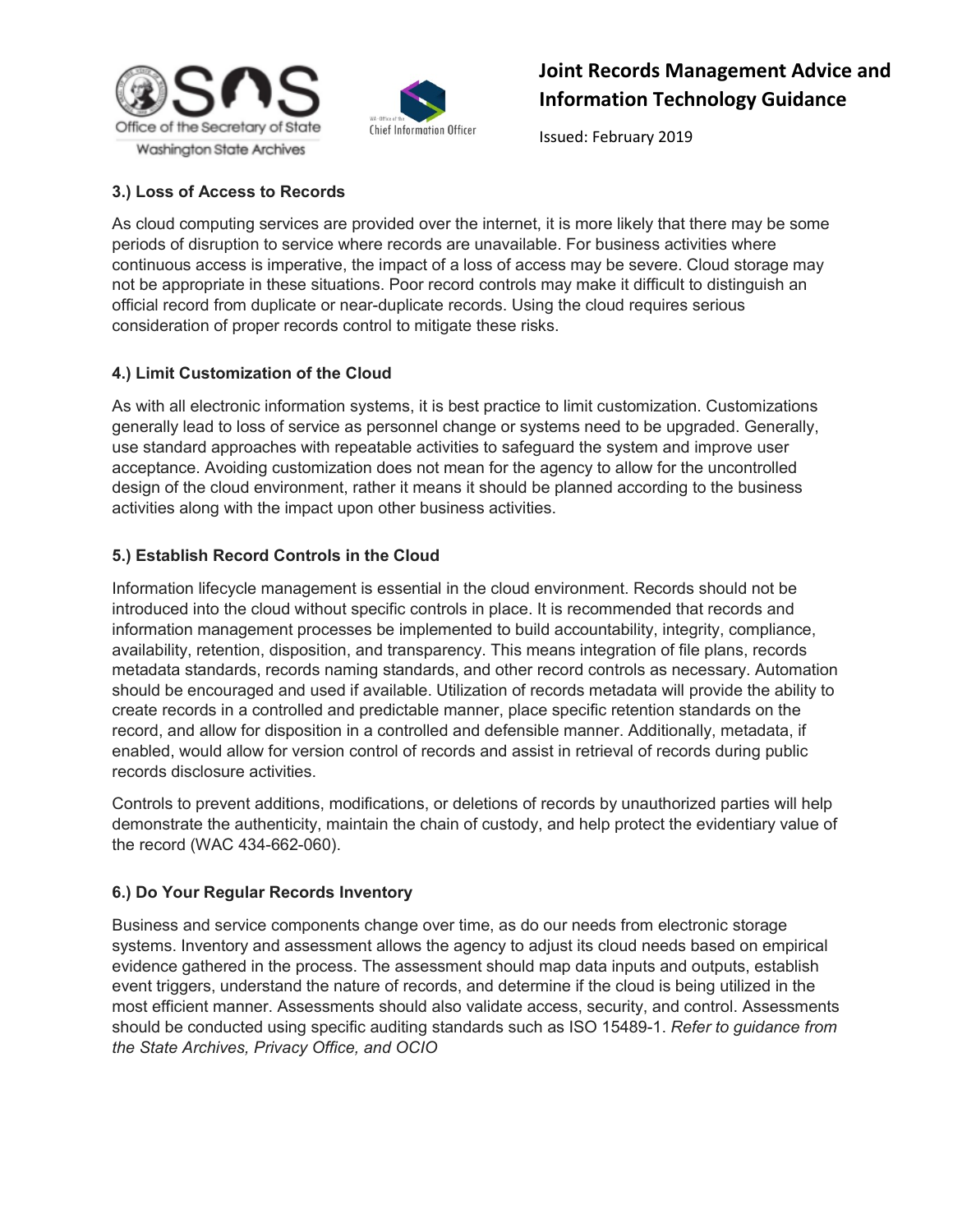



Issued: February 2019

### **7.) Vendor Going Out of Business**

Vendors may go out of business during the contract period. The vendor could also be taken over by another company. The new company may not honor the contract or provide the agreed level of service. While this is possible due to the nature of constant changes in IT, it is rare. Migration planning can assist with migration from one vendor to another, but it must be assumed service disruption could result.

#### **8.) Have an Exit Strategy**

Before signing a contract with a vendor for the cloud, the agency should plan for migration, data portability, and future usability of records from the cloud. Portability planning would determine acceptable media formats for records in the cloud. Formats should be non-proprietary and use openarchitecture to improve the chance of migration and reduce the threat of records loss. It will be important to establish emergency protocols and storage locations should the vendor go out of business. Rapid transfer of records may not be possible. Essential records, those needed for continuing of agency functions, need to be identified and migrated first.

Vendors may conduct upgrades to hardware and/or software which is not compatible with agency systems. Contracts should specifically speak to this risk and outline notification procedures for the agency to assess and plan for any migration requirements needed during an upgrade. Not doing so means there is a risk of data loss or of records not being readable upon return.

### **9.) Establish a Continuity Plan in the Event of Disaster**

Cloud vendors have similar risks to disasters as any agency. These risks should be mitigated through proper continuity planning and risk management. It is important to identify all essential records in the cloud and categorize them according to the specific timeline needs of the agency after a disaster in the cloud. Understand the vendor's backup plans and locations. If the vendor only has one storage location and it's in a high risk zone for disaster, consider a different vendor. Most cloud vendor's today stage storage sites in multiple locations with built-in redundancies to account for disaster. Cyber attacks should also be addressed in continuity planning.

#### **10.) The Evidentiary Value of Records May be Damaged**

Agency cloud records need to be managed in such a way that they can be shown to be authentic (free from tampering) and reliable.

#### **11.) The Cloud Vendor Disposes of Digital Records without the Approval of the Agency**

At no time does a vendor have the authority to dispose of records in the cloud without prior written authorization. If authorized in a contract, the contract must specify appropriate methods for disposal by the vendor based on security classifications. The vendor must provide evidence of disposition activities through audit records or systems event history logs.

It is common for vendors to replicate records for multiple backups by sending copies to storage sites at different locations. This can mean that time-expired records are not properly deleted from every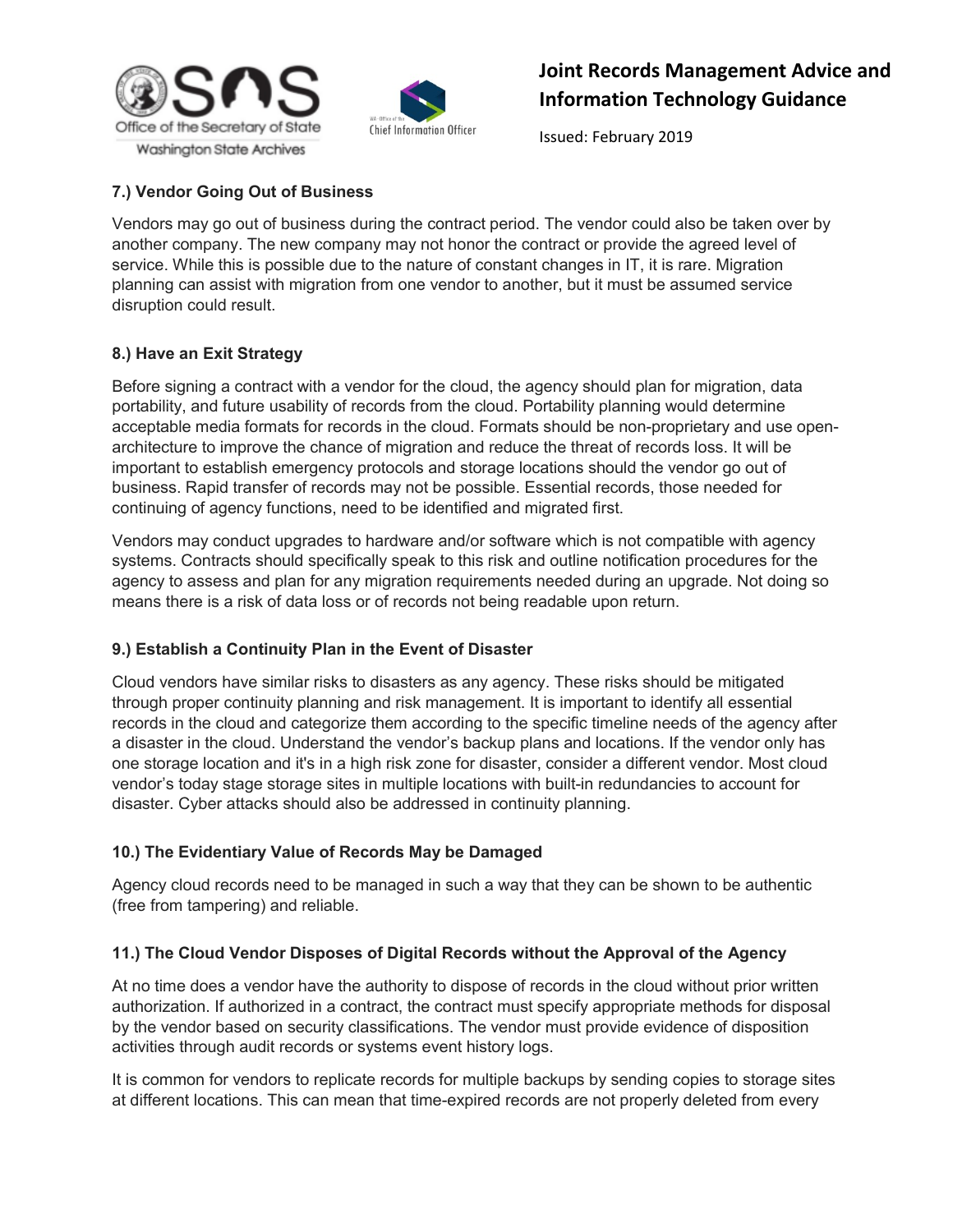



Issued: February 2019

server held at every site. This poses a serious risk where there is a specific requirement for information to be destroyed, such as records containing personal or confidential information or records exceeding retention standards. It is important to outline in the contract that once disposition activities are initiated by the agency, all record copies are destroyed as a result of the action, no matter the location.

### **12.) Other jurisdictions' laws may affect obligations for retention and management**

Cloud services very often involve the storage of personal information outside the US, or access to it from outside the US. Though Washington law does not currently address this question, careful inquiries should be made before entering into cloud services arrangements involving personal information storage in jurisdictions where control of data cannot be assured.

When collaborating with other jurisdictions such as the Province of British Columbia, the State of Oregon, or certain federal agencies, there may well be specific records retention or storage requirements that apply – and that differ from the requirements in Washington State. For example, BC provincial agencies are advised that BC law prohibits access to or disclosure of personal information outside Canada. Agencies should consider how, where and by whom records of such a collaboration will be stored, shared, and disposed of.

# Records and Information Management Cloud Readiness **Checklist**

This is not an exhaustive list. It is adapted from the Washington State Department of Health (DOH) Records and Information Readiness Process for onboarding into Enterprise Content Management Systems. Additional needs may be identified.

- 1. The agency owns records placed in the cloud.
	- Ensure agency complies with Custody of Public Records (434-615 WAC)
	- Ensure agency complies with records requirement found in Preservation and Destruction of Public Records (40.14 RCW)
	- Ensure agency complies with electronic records requirements found in Preservation of Electronic Records (434-662 WAC)
- 2. Records in the cloud must be authentic, accurate, and trusted
	- Map records to locations see e.g. Privacy Office D[ata](https://wachecklist.herokuapp.com/checklists/checklist/data-mapping) [Mapping](https://wachecklist.herokuapp.com/checklists/checklist/data-mapping) [Checklist](https://wachecklist.herokuapp.com/checklists/checklist/data-mapping)
	- Determine the adequacy of cloud vendor's audit logs and system logs
	- Determine cloud security
	- Be aware of third party processors
- 3. Records in the cloud should be complete and unaltered
	- Consider the impact of altered records
	- Consider the format of records created or stored for migration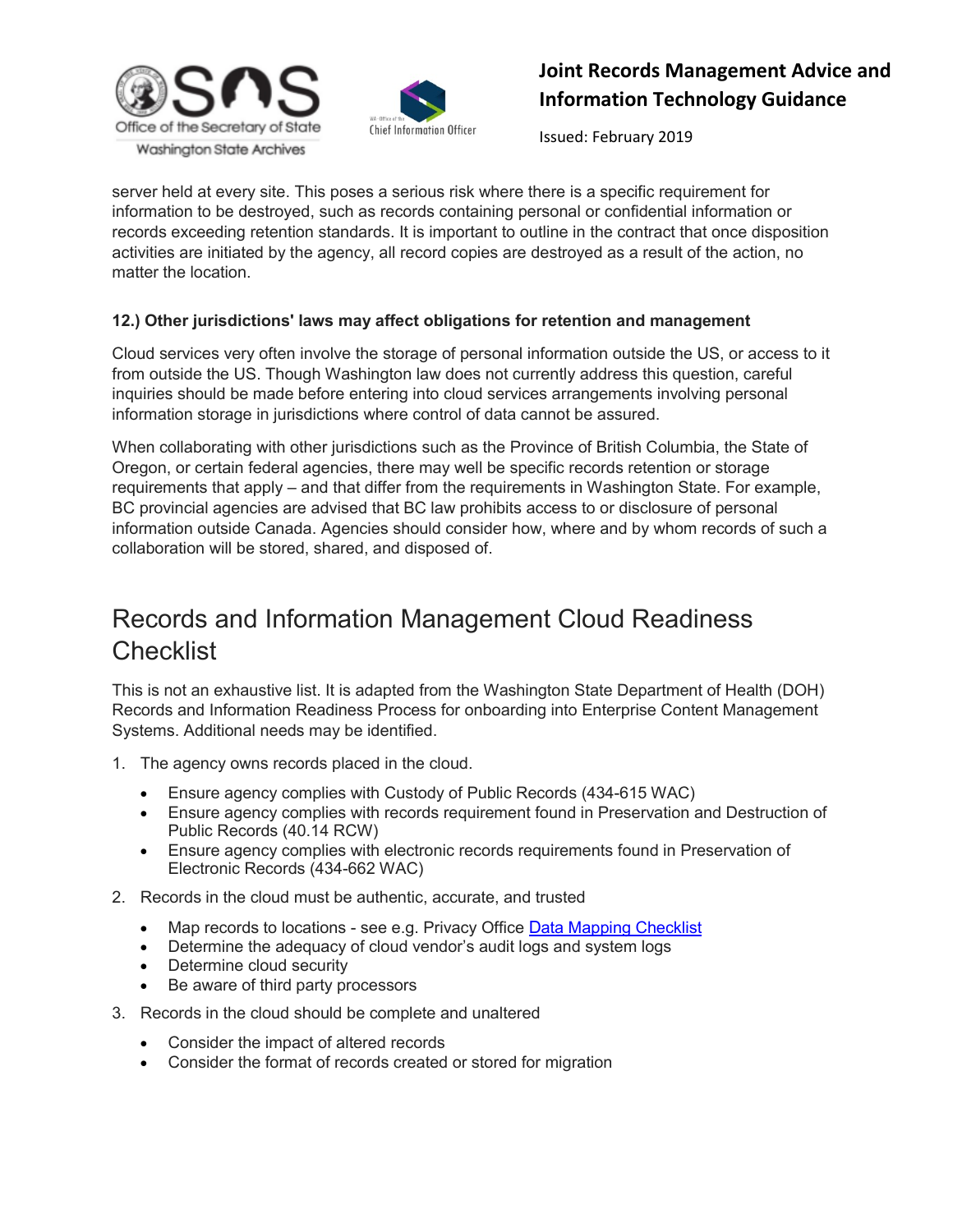



Issued: February 2019

- 4. Records in the cloud should be secured from unauthorized access, alteration, and deletion
	- Consider who has access to, and use of, agency records
	- Assess the provider viability
	- Consider the risk of incomplete and unauthorized destruction of records
- 5. Records in the cloud should be retrievable and readable
	- Consider the readability and usability of records created in the cloud
	- Ensure records can be retrieved
	- Evaluate the impact of corrupted records
	- Establish controlled languages to allow for accurate creation, storage, and retrieval of records
	- Consider the metadata requirements needed to identify and retrieve records
	- Consider establishing file and record naming standards
- 6. Records in the cloud should be related to other relevant records
	- Consider the need for metadata maintenance and management
	- Understand how records in the cloud relate to other records stored at the agency
	- Apply records classification through the establishment of file plans

# Glossary of Terms

#### **Cloud Service / Cloud Service provider**

Cloud computing is defined by the National Institute of Standards and Technology (NIST) as:

"a model for enabling ubiquitous, convenient, on-demand network access to a shared pool of configurable computing resources (e.g., networks, servers, storage, applications, and services) that can be rapidly provisioned and released with minimal management effort or service provider interaction."

#### **Mobile Device**

Any hand-portable device capable of text, voice, email, instant messaging ("IM"), photo messaging or other types of data communication. This policy is not meant to apply to: cars, boats, airplanes, laptop computers, desktop computers, unpiloted aerial vehicles (drones), GPS receivers, radios.

#### **Online File Storage Service**

A file hosting service, cloud storage service, or online file storage provider that hosts user files via the Internet. Users can upload files that can be accessed over the internet from other computers and mobile devices, by the same user or other designated users. Examples include but are not limited to: Box.com, OneDrive for Business.

#### **Public Records Request**

A request under chapter RCW 42.56 for the inspection and copying of a public record. An agency is prohibited from destroying or erasing a record, even if it is about to be lawfully destroyed under a retention schedule, if a public records request has been made for the record. Agencies are required